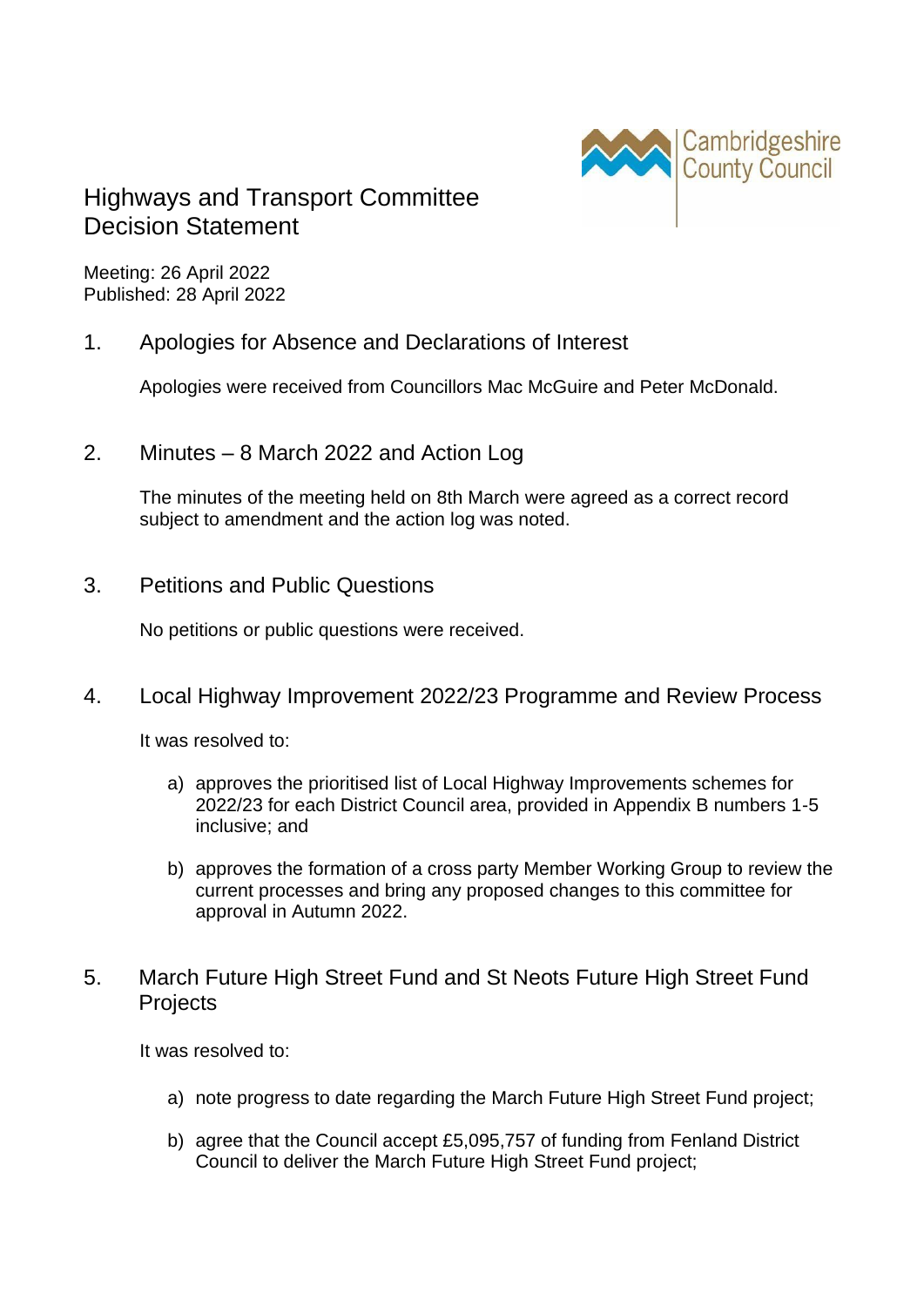- c) delegate a Decision to enter into a Delivery and Funding Agreement with Fenland District Council to the Director of Highways and Transport;
- d) delegates a Decision to Award and enter into a construction contract for the construction works from an existing framework or open procurement process to the Director of Highways and Transport to enable the construction of the March Future High Street Fund Project to commence from early 2023 and the Market Square element from Summer 2022;
- e) note progress to date regarding the St Neots Future High Street Fund project;
- f) agree that the Council accept £7,870,685 of funding from Huntingdonshire District Council to deliver the St Neots Future High Street Fund project
- g) delegate a Decision to enter into a Delivery and Funding Agreement with Huntingdonshire District Council to the Director of Highways and Transport; and
- h) delegates a Decision to Award and enter into a construction contract for the construction works from an existing framework or open procurement process to the Director of Highways and Transport to enable the construction of the St Neots Future High Street Fund Project to commence from early 2023.

### 6. March Area Transport Study Broad Street Element

It was resolved to:

- a) notes progress to date;
- b) the Council agrees to accept £3,780,387 of funding from the Cambridgeshire and Peterborough Combined Authority to allow construction of the Broad Street element which is integral with delivery of the March Future High Street public realm project;
- c) delegates a Decision to enter into a Grant Funding Agreement with the Cambridgeshire and Peterborough Combined Authority to the Director of Highways and Transport; and
- d) delegates a Decision to Award and enter into a construction contract for the construction works from an existing framework or open procurement process to the Director of Highways and Transport to enable the construction of the Broad Street element to commence from early 2023.

#### 7. St Ives Local Improvements

It was resolved to: